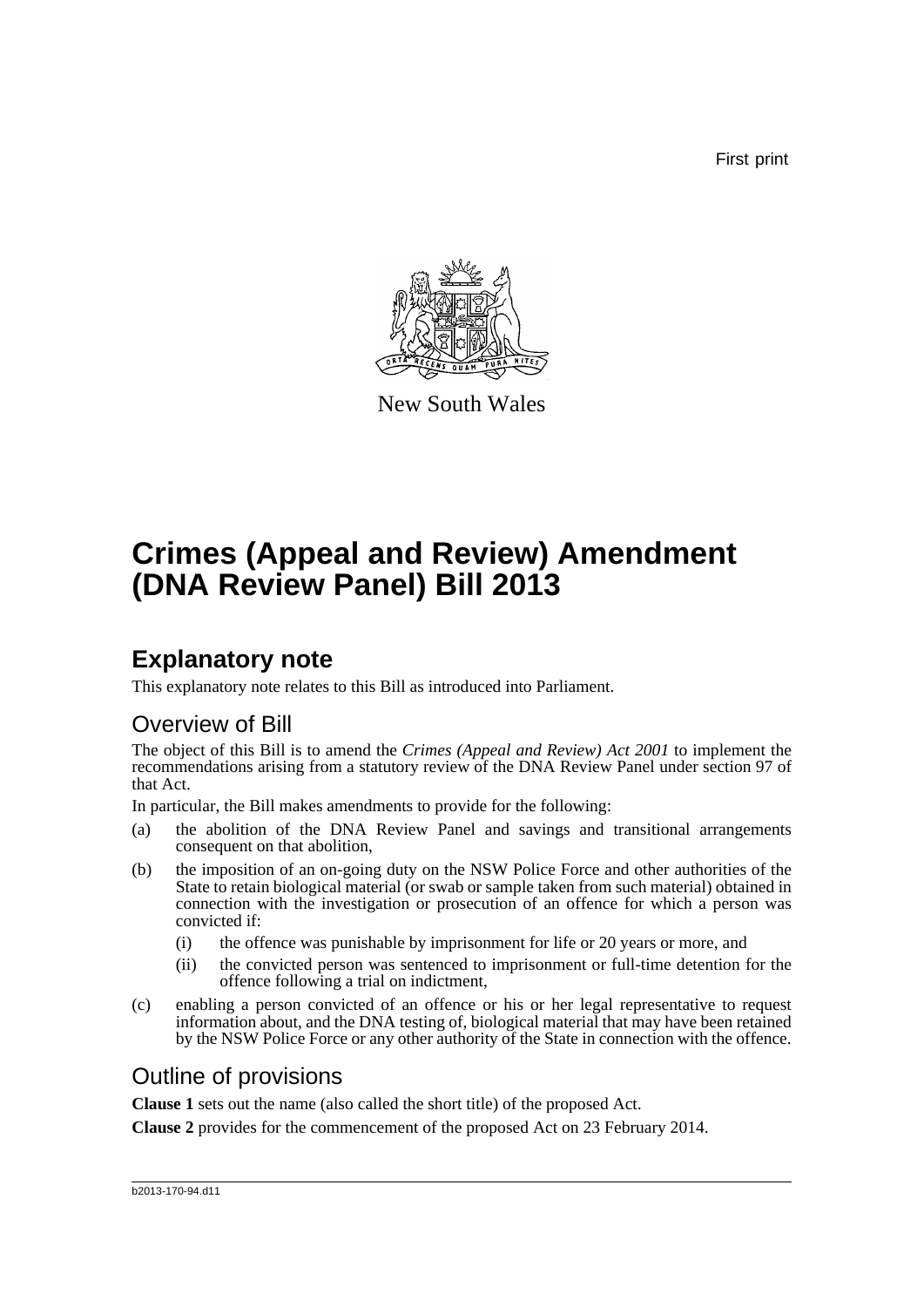#### **Schedule 1 Amendment of Crimes (Appeal and Review) Act 2001 No 120**

**Schedule 1** makes the amendments to the *Crimes (Appeal and Review) Act 2001* referred to in the Overview.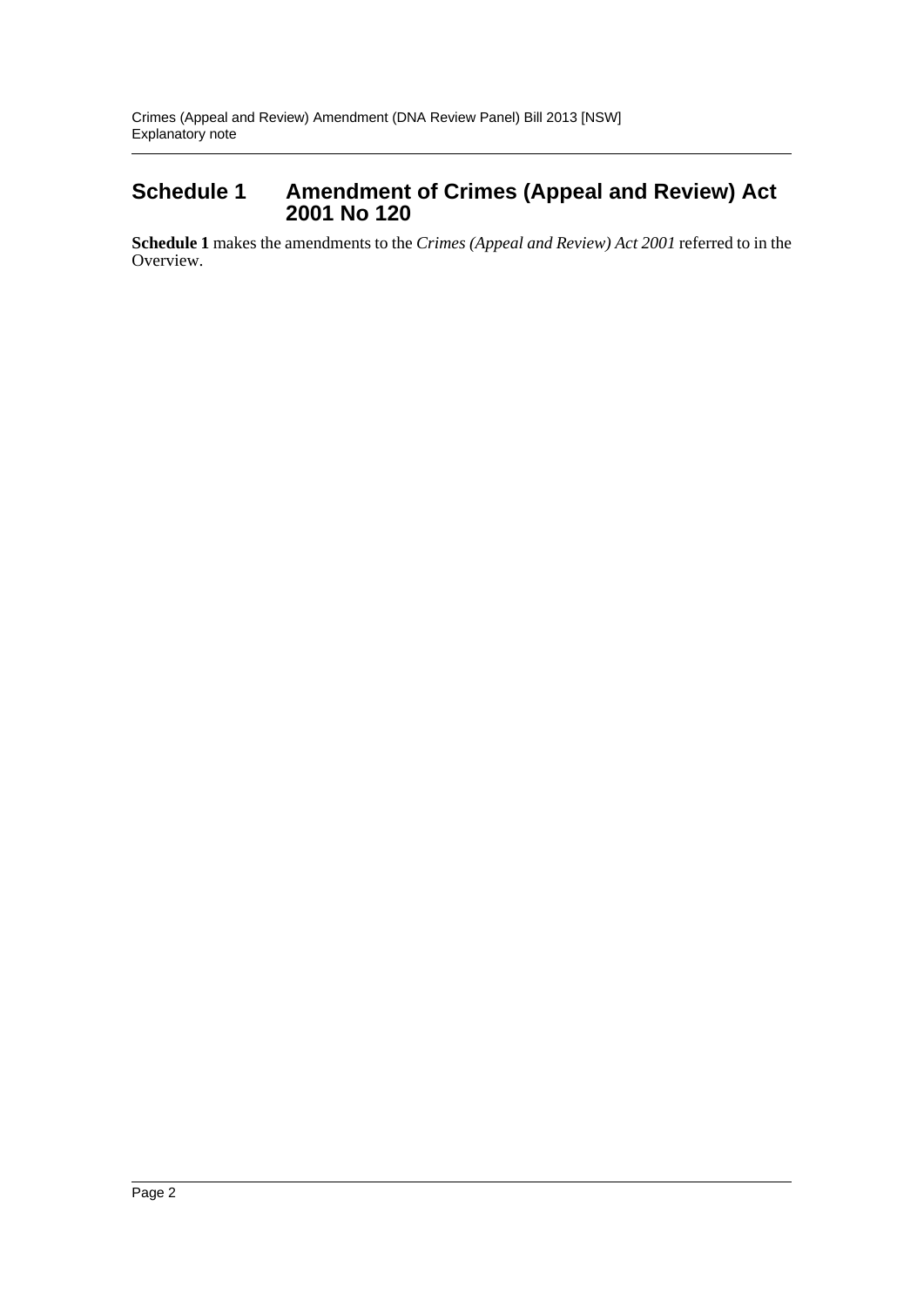First print



New South Wales

# **Crimes (Appeal and Review) Amendment (DNA Review Panel) Bill 2013**

## **Contents**

|            |                                                         | Page |
|------------|---------------------------------------------------------|------|
|            | Name of Act                                             |      |
| 2.         | Commencement                                            | 2    |
| Schedule 1 | Amendment of Crimes (Appeal and Review) Act 2001 No 120 | 3    |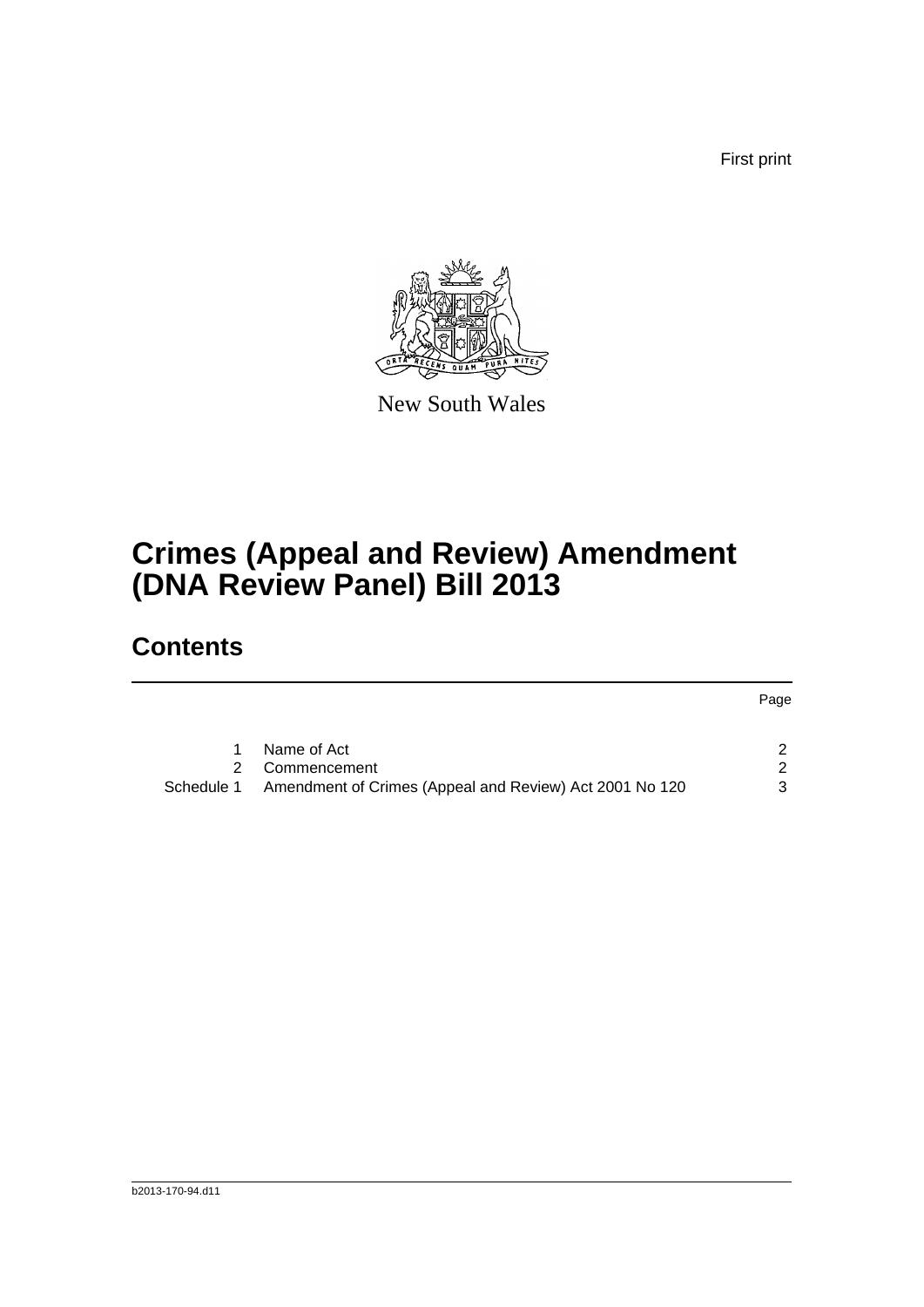

New South Wales

# **Crimes (Appeal and Review) Amendment (DNA Review Panel) Bill 2013**

No , 2013

#### **A Bill for**

An Act to amend the *Crimes (Appeal and Review) Act 2001* to implement recommendations arising from a statutory review of the DNA Review Panel under section 97 of that Act.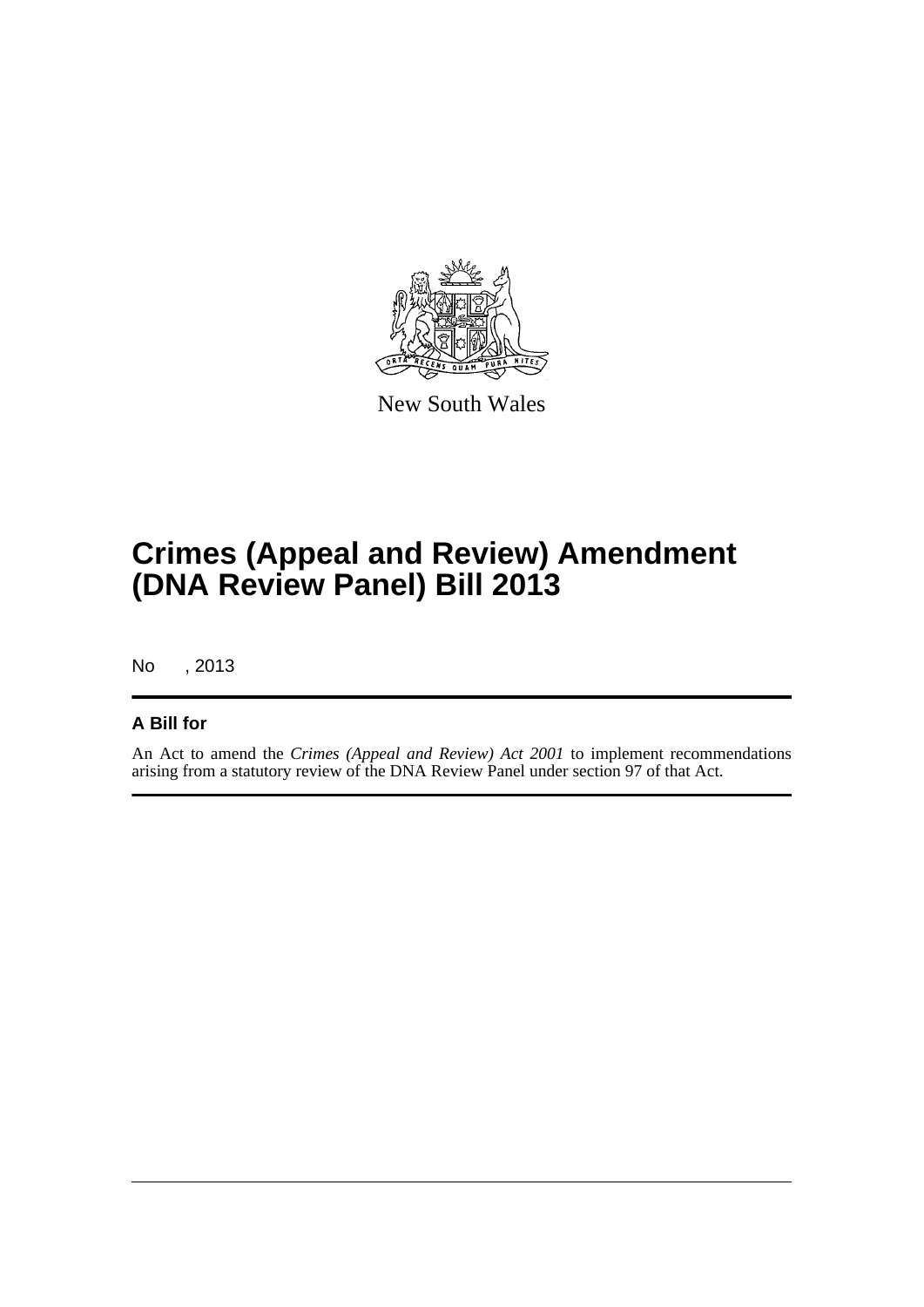<span id="page-4-1"></span><span id="page-4-0"></span>

| The Legislature of New South Wales enacts:                                           |        |
|--------------------------------------------------------------------------------------|--------|
| Name of Act                                                                          | 2      |
| This Act is the Crimes (Appeal and Review) Amendment (DNA Review Panel)<br>Act 2013. | 3<br>4 |
| <b>Commencement</b>                                                                  | 5      |
| This Act commences on 23 February 2014.                                              | 6      |
|                                                                                      |        |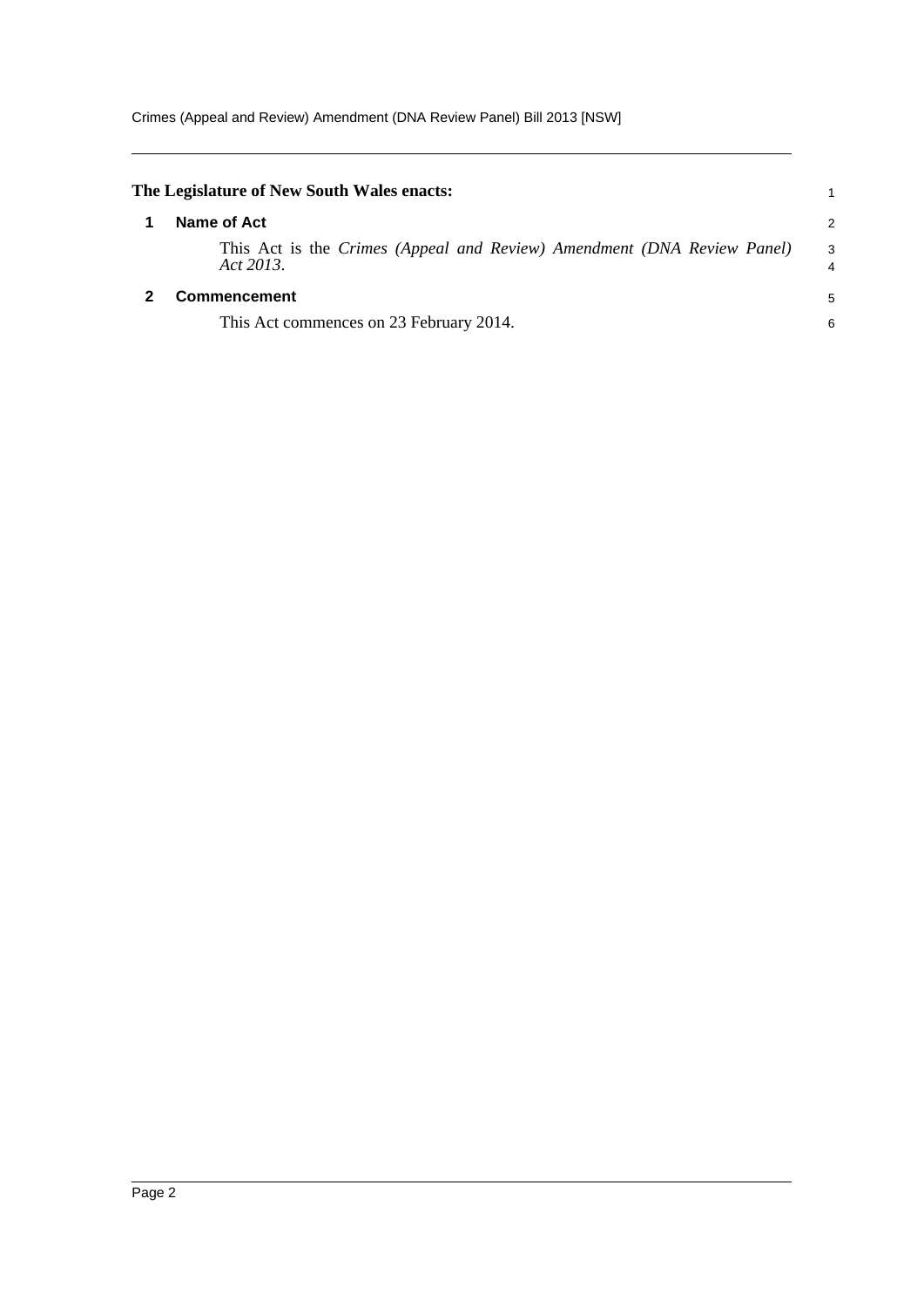<span id="page-5-0"></span>

|       | <b>Schedule 1</b>                                                                                                                                                                                                                                                                                                                    |                                                                       | <b>Amendment of Crimes (Appeal and Review) Act</b><br>2001 No 120                                                                                                                                                                                        | 1<br>$\overline{c}$  |  |
|-------|--------------------------------------------------------------------------------------------------------------------------------------------------------------------------------------------------------------------------------------------------------------------------------------------------------------------------------------|-----------------------------------------------------------------------|----------------------------------------------------------------------------------------------------------------------------------------------------------------------------------------------------------------------------------------------------------|----------------------|--|
| [1]   | <b>Section 74 Definitions</b>                                                                                                                                                                                                                                                                                                        |                                                                       |                                                                                                                                                                                                                                                          | 3                    |  |
|       |                                                                                                                                                                                                                                                                                                                                      | Omit the definition of DNA Review Panel or Panel from section 74 (1). |                                                                                                                                                                                                                                                          |                      |  |
| $[2]$ | Part 7, Division 6, heading                                                                                                                                                                                                                                                                                                          |                                                                       |                                                                                                                                                                                                                                                          | 5                    |  |
|       |                                                                                                                                                                                                                                                                                                                                      |                                                                       | Omit the heading. Insert instead:                                                                                                                                                                                                                        | 6                    |  |
|       | <b>Division 6</b>                                                                                                                                                                                                                                                                                                                    |                                                                       | <b>DNA</b> evidence                                                                                                                                                                                                                                      | 7                    |  |
| $[3]$ | Sections 89-95                                                                                                                                                                                                                                                                                                                       |                                                                       |                                                                                                                                                                                                                                                          | 8                    |  |
|       | Omit the sections.                                                                                                                                                                                                                                                                                                                   |                                                                       |                                                                                                                                                                                                                                                          | 9                    |  |
| [4]   | Section 96 Duty of police officers and other officers to retain certain biological<br>material evidence                                                                                                                                                                                                                              |                                                                       |                                                                                                                                                                                                                                                          | 10<br>11             |  |
|       |                                                                                                                                                                                                                                                                                                                                      |                                                                       | Omit section 96 (1). Insert instead:                                                                                                                                                                                                                     | 12                   |  |
|       | (1)<br>This section applies to physical evidence comprising or containing biological<br>material (relevant biological material) obtained by any member of the NSW<br>Police Force in connection with the investigation or prosecution of an offence<br>for which a person was convicted (the <i>convicted person</i> ), but only if: |                                                                       |                                                                                                                                                                                                                                                          |                      |  |
|       |                                                                                                                                                                                                                                                                                                                                      | (a)                                                                   | the offence was punishable by imprisonment for life or 20 years or<br>more, and                                                                                                                                                                          | 17<br>18             |  |
|       |                                                                                                                                                                                                                                                                                                                                      | (b)                                                                   | the convicted person was sentenced to imprisonment or full-time<br>detention for the offence following a trial on indictment.                                                                                                                            | 19<br>20             |  |
| $[5]$ |                                                                                                                                                                                                                                                                                                                                      | Section 96 (2A)                                                       |                                                                                                                                                                                                                                                          |                      |  |
|       | Insert after section $96(2)$ :                                                                                                                                                                                                                                                                                                       |                                                                       |                                                                                                                                                                                                                                                          |                      |  |
|       | (2A)                                                                                                                                                                                                                                                                                                                                 |                                                                       | The retention of a swab or sample taken from the relevant biological material<br>is sufficient compliance with the duty if:                                                                                                                              | 23<br>24             |  |
|       |                                                                                                                                                                                                                                                                                                                                      | (a)                                                                   | the swab or sample taken is enough to permit DNA testing, and                                                                                                                                                                                            | 25                   |  |
|       |                                                                                                                                                                                                                                                                                                                                      | (b)                                                                   | the swab or sample was taken by a member of the NSW Police Force or<br>the NSW Forensic & Analytical Science Service (or its successor)<br>qualified to take forensic swabs or samples.                                                                  | 26<br>27<br>28       |  |
| [6]   | Section 96 (3) (d)                                                                                                                                                                                                                                                                                                                   |                                                                       |                                                                                                                                                                                                                                                          | 29                   |  |
|       | Omit "eligible".                                                                                                                                                                                                                                                                                                                     |                                                                       |                                                                                                                                                                                                                                                          |                      |  |
| [7]   | Section 96 (3) (e)                                                                                                                                                                                                                                                                                                                   |                                                                       |                                                                                                                                                                                                                                                          |                      |  |
|       | Omit the paragraph. Insert instead:                                                                                                                                                                                                                                                                                                  |                                                                       |                                                                                                                                                                                                                                                          |                      |  |
|       |                                                                                                                                                                                                                                                                                                                                      | (e)                                                                   | the convicted person has ceased to be subject to the sentence imposed<br>for the offence (whether in custody or on parole) or subject to an<br>extended supervision or continuing detention order under the Crimes<br>(High Risk Offenders) Act 2006, or | 33<br>34<br>35<br>36 |  |
| [8]   | <b>Section 96 (5)</b>                                                                                                                                                                                                                                                                                                                |                                                                       |                                                                                                                                                                                                                                                          | 37                   |  |
|       |                                                                                                                                                                                                                                                                                                                                      |                                                                       | Insert "(or a swab or sample taken from the material)" after "tampers with the material".                                                                                                                                                                | 38                   |  |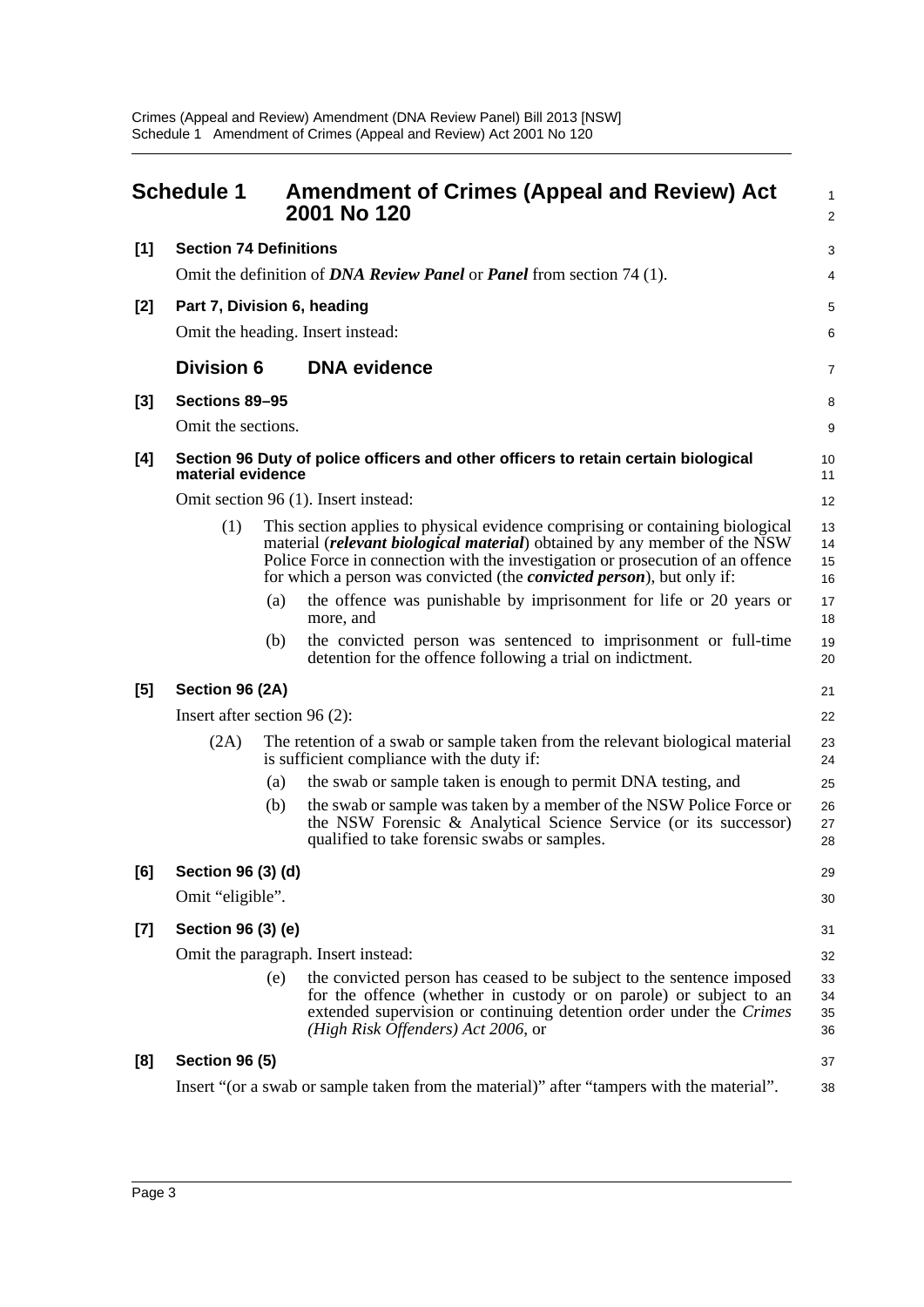| [9]    | <b>Section 96 (5)</b><br>Insert "(or swab or sample)" after "preventing the material". |                                                               |                                                                                                                                                                                                                                                                                                                                                 | 1                          |
|--------|----------------------------------------------------------------------------------------|---------------------------------------------------------------|-------------------------------------------------------------------------------------------------------------------------------------------------------------------------------------------------------------------------------------------------------------------------------------------------------------------------------------------------|----------------------------|
|        |                                                                                        |                                                               |                                                                                                                                                                                                                                                                                                                                                 | $\overline{\mathbf{c}}$    |
| $[10]$ |                                                                                        | <b>Section 97</b>                                             |                                                                                                                                                                                                                                                                                                                                                 |                            |
|        |                                                                                        | Omit the section. Insert instead:                             |                                                                                                                                                                                                                                                                                                                                                 |                            |
|        | 97                                                                                     | Information about and testing of retained biological material |                                                                                                                                                                                                                                                                                                                                                 |                            |
|        |                                                                                        | (1)                                                           | This section applies with respect to biological material ( <i>retained biological</i><br><i>material</i> ) that is or may be in the possession or control of members of the<br>NSW Police Force or members of any other authority of the State in<br>connection with an offence for which a person has been convicted.                          | 6<br>7<br>8<br>9           |
|        |                                                                                        | (2)                                                           | The Commissioner of Police (or the head of any other authority of the State)<br>may, at the request of a person convicted of an offence (the <i>convicted person</i> )<br>or his or her legal representative, do either or both of the following:                                                                                               | 10<br>11<br>12             |
|        |                                                                                        |                                                               | provide information to the person making the request about whether the<br>(a)<br>NSW Police Force (or the authority) has retained biological material in<br>connection with that offence and, if so, what that material comprises,                                                                                                              | 13<br>14<br>15             |
|        |                                                                                        |                                                               | (b)<br>arrange for such items of retained biological material as may be<br>specified in a request to be sent to the NSW Forensic $\&$ Analytical<br>Science Service (or its successor) for DNA testing and then forward the<br>results of that testing to the person making the request.                                                        | 16<br>17<br>18<br>19       |
|        |                                                                                        | (3)                                                           | The convicted person is liable for the cost of any DNA testing of retained<br>biological material that is carried out at the request of the convicted person or<br>his or her legal representative.                                                                                                                                             | 20<br>21<br>22             |
|        |                                                                                        | (4)                                                           | A person who has made a request under this section may apply to the Supreme<br>Court for an order (a <i>compliance order</i> ) requiring the Commissioner of Police<br>(or the head of any other authority of the State) to comply with the request to<br>him or her.                                                                           | 23<br>24<br>25<br>26       |
|        |                                                                                        | (5)                                                           | The Supreme Court may make a compliance order if:                                                                                                                                                                                                                                                                                               | 27                         |
|        |                                                                                        |                                                               | the offence committed by the convicted person was punishable by<br>(a)<br>imprisonment for life or 20 years or more, and                                                                                                                                                                                                                        | 28<br>29                   |
|        |                                                                                        |                                                               | (b)<br>the convicted person's claim of innocence for the offence may be<br>affected by DNA information obtained from biological material<br>retained by members of the NSW Police Force or members of another<br>authority of the State, and                                                                                                    | 30<br>31<br>32<br>33       |
|        |                                                                                        |                                                               | (c)<br>the convicted person continues to be subject to the sentence imposed for<br>the offence (whether in custody or on parole) or subject to an extended<br>supervision or continuing detention order under the Crimes (High Risk<br>Offenders) Act 2006.                                                                                     | 34<br>35<br>36<br>37       |
|        |                                                                                        | (6)                                                           | Despite subsection $(5)$ (a), the Supreme Court may make a compliance order<br>even if the offence for which the convicted person was convicted was not an<br>offence of the kind referred to in that paragraph if the Court considers that<br>special circumstances exist with respect to the offence that warrant the making<br>of the order. | 38<br>39<br>40<br>41<br>42 |
|        |                                                                                        | (7)                                                           | In determining whether there are special circumstances for the purposes of<br>subsection (6), the Supreme Court is to have regard to the following matters<br>and any other relevant matter:                                                                                                                                                    | 43<br>44<br>45             |
|        |                                                                                        |                                                               | the nature and seriousness of the offence concerned,<br>(a)                                                                                                                                                                                                                                                                                     | 46                         |
|        |                                                                                        |                                                               |                                                                                                                                                                                                                                                                                                                                                 |                            |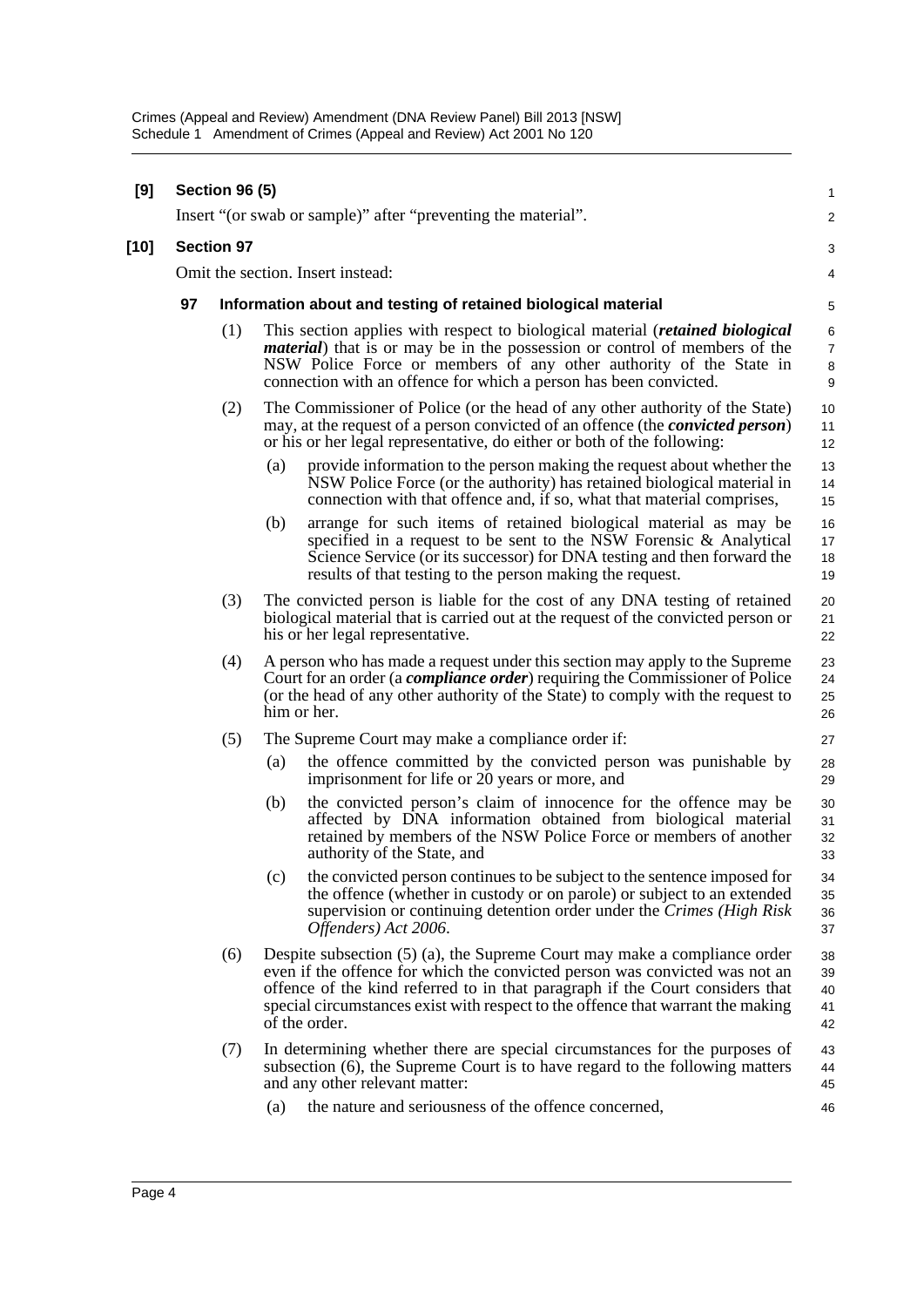|        |             | (b)                | the length of any sentence currently being served by the convicted<br>person,                                                                                                                                                                                                                                                                              | $\mathbf{1}$<br>$\overline{2}$      |
|--------|-------------|--------------------|------------------------------------------------------------------------------------------------------------------------------------------------------------------------------------------------------------------------------------------------------------------------------------------------------------------------------------------------------------|-------------------------------------|
|        |             | (c)                | whether the convicted person has exhausted all avenues of appeal,                                                                                                                                                                                                                                                                                          | 3                                   |
|        |             | (d)                | the interests of justice.                                                                                                                                                                                                                                                                                                                                  | 4                                   |
|        | (8)         |                    | Nothing in this section permits:                                                                                                                                                                                                                                                                                                                           | 5                                   |
|        |             | (a)                | the Commissioner of Police (or the head of any other authority of the<br>State) to provide information that may reveal the identity of a person<br>other than the convicted person in connection with the offence for<br>which he or she was convicted, or                                                                                                 | $\,6\,$<br>$\overline{7}$<br>8<br>9 |
|        |             | (b)                | the head of one authority of the State to provide information about, or<br>arrange DNA testing for, retained biological material held by another<br>authority of the State.                                                                                                                                                                                | 10<br>11<br>12                      |
| $[11]$ |             |                    | Schedule 1 Savings, transitional and other provisions                                                                                                                                                                                                                                                                                                      | 13                                  |
|        |             |                    | Insert at the end of the Schedule with appropriate Part and clause numbering:                                                                                                                                                                                                                                                                              | 14                                  |
|        | <b>Part</b> |                    | <b>Provisions consequent on enactment of Crimes</b><br>(Appeal and Review) Amendment (DNA Review<br>Panel) Act 2013                                                                                                                                                                                                                                        | 15<br>16<br>17                      |
|        |             | <b>Definitions</b> |                                                                                                                                                                                                                                                                                                                                                            | 18                                  |
|        |             |                    | In this Part:                                                                                                                                                                                                                                                                                                                                              | 19                                  |
|        |             |                    | <b>abolition day</b> means the day on which section 97 is substituted by the<br>amending Act.                                                                                                                                                                                                                                                              | 20<br>21                            |
|        |             |                    | amending Act means the Crimes (Appeal and Review) Amendment (DNA<br>Review Panel) Act 2013.                                                                                                                                                                                                                                                                | 22<br>23                            |
|        |             |                    | Application of amendments to section 96                                                                                                                                                                                                                                                                                                                    | 24                                  |
|        |             |                    | Section 96 (as amended by the amending Act) extends to biological material<br>within the meaning of Part 7 of this Act obtained before the substitution of<br>section $96(1)$ by the amending Act that is in the possession or control of any<br>members of the NSW Police Force (or members of any other authority of the<br>State) on that substitution. | 25<br>26<br>27<br>28<br>29          |
|        |             |                    | <b>Abolition of DNA Review Panel</b>                                                                                                                                                                                                                                                                                                                       | 30                                  |
|        | (1)         |                    | The DNA Review Panel is abolished on the abolition day.                                                                                                                                                                                                                                                                                                    | 31                                  |
|        | (2)         |                    | Each member of the DNA Review Panel ceases to hold office as such on the<br>abolition day.                                                                                                                                                                                                                                                                 | 32<br>33                            |
|        | (3)         |                    | A person who ceases to hold an office by operation of this clause is not entitled<br>to any remuneration or compensation because of the loss of that office.                                                                                                                                                                                               | 34<br>35                            |
|        | (4)         |                    | The DNA Review Panel ceases to have any functions under Division 6 of<br>Part 7 of this Act on the abolition day (including the function of determining<br>or finalising any pending applications to it under section 92).                                                                                                                                 | 36<br>37<br>38                      |
|        |             |                    | Pending searches and DNA testing                                                                                                                                                                                                                                                                                                                           | 39                                  |
|        | (1)         |                    | If the DNA Review Panel arranged for a search for biological material or DNA<br>testing (or both) following an application under section 92 before the abolition                                                                                                                                                                                           | 40<br>41                            |
|        |             |                    |                                                                                                                                                                                                                                                                                                                                                            |                                     |